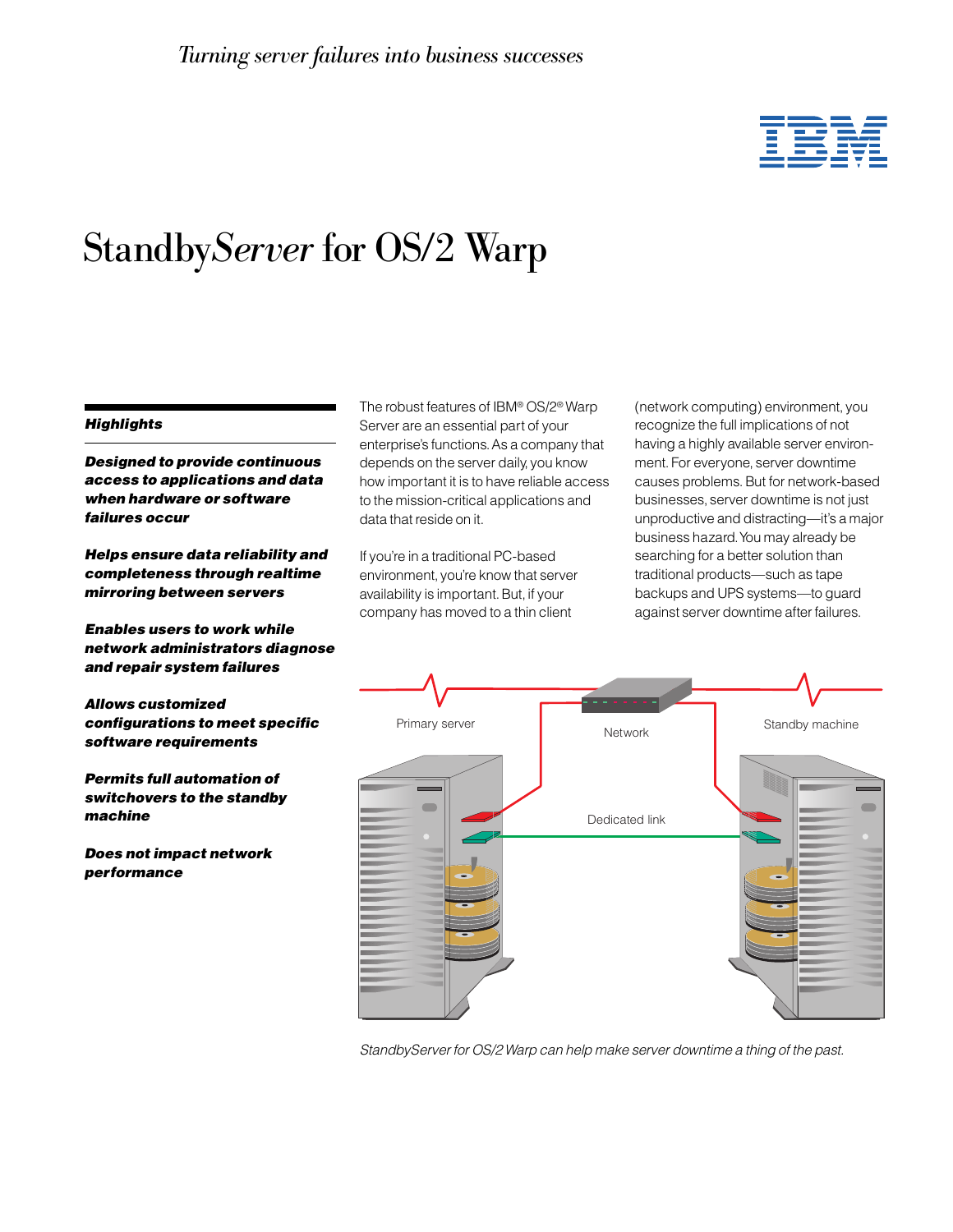### *Fully automates failovers from the primary to the standby machine*

Let's face it. Traditional products can help to eliminate data loss, but can do little to prevent server downtime. With the Standby Server<sup>™</sup> for OS/2 Warp from Vinca1 , downtime may become a thing of the past.



#### StandbyServer—critical protection against downtime

StandbyServer for OS/2 Warp is the premier, fault-tolerant mirroring system for servers running IBM OS/2 Warp Server, Version 4 and IBM OS/2 Warp Server Advanced, Version 4. It supports such popular OS/2-based applications as IBM DB2®, Lotus Notes®, Lotus® Domino™ and IBM Communications Server. Specifically designed to protect critical OS/2 servers against downtime resulting from hardware and software failures, StandbyServer for OS/2 Warp allows you to connect a hot spare server directly to the main server through a dedicated highspeed link. Standby Server for OS/2 Warp continually mirrors data from the main server to a second computer.

If the primary server fails—either from hardware failure or software corruption the standby machine takes over server functions automatically, so users can continue to access data and applications with only a short pause. System administrators can then diagnose and repair the failed server while users continue working on the standby machine.

IBM NetFinity® software (also known as SystemView® in OS/2 Warp Server) can fully automate the switchover from the primary server to the standby machine. NetFinity also allows a system administrator to customize alerts that can be sent to a local client, remote console or digital pager.

#### How StandbyServer works

StandbyServer for OS/2 Warp operates as an extension of the server operating system. Standby Server works in conjunction with the operating system software to allow the primary server to access disk devices physically located in the standby machine. The remote disk devices are treated as if they were physically located in the primary server. Using the mirroring functionality in Warp Server—or other OS/2 mirroring software—drives in the primary server are mirrored to drives in the standby machine, creating a live, equal-state data set on both servers.

In addition to accepting mirrored data from the primary server, the standby machine continually monitors the primary server for activity. If a hardware or software error causes the primary server to crash, the standby machine detects the failure and automatically fails-over. The standby machine becomes the new primary server and assumes the address and responsibilities of the failed primary server. All functions, including server identities and applications, become available on the standby machine. Workstations attached to the failed primary server see the standby machine as the primary server. When the failover process is complete, users have full access to the same applications and associated data. The failover process takes only moments to complete and users do not have to logon again because network connections remain intact.

#### Full support for application failover

Standby Server for OS/2 Warp has been designed to specifically support applications as well as critical data. During normal operation, data from applications is continuously mirroring to the standby machine, keeping a second data set actively up to date.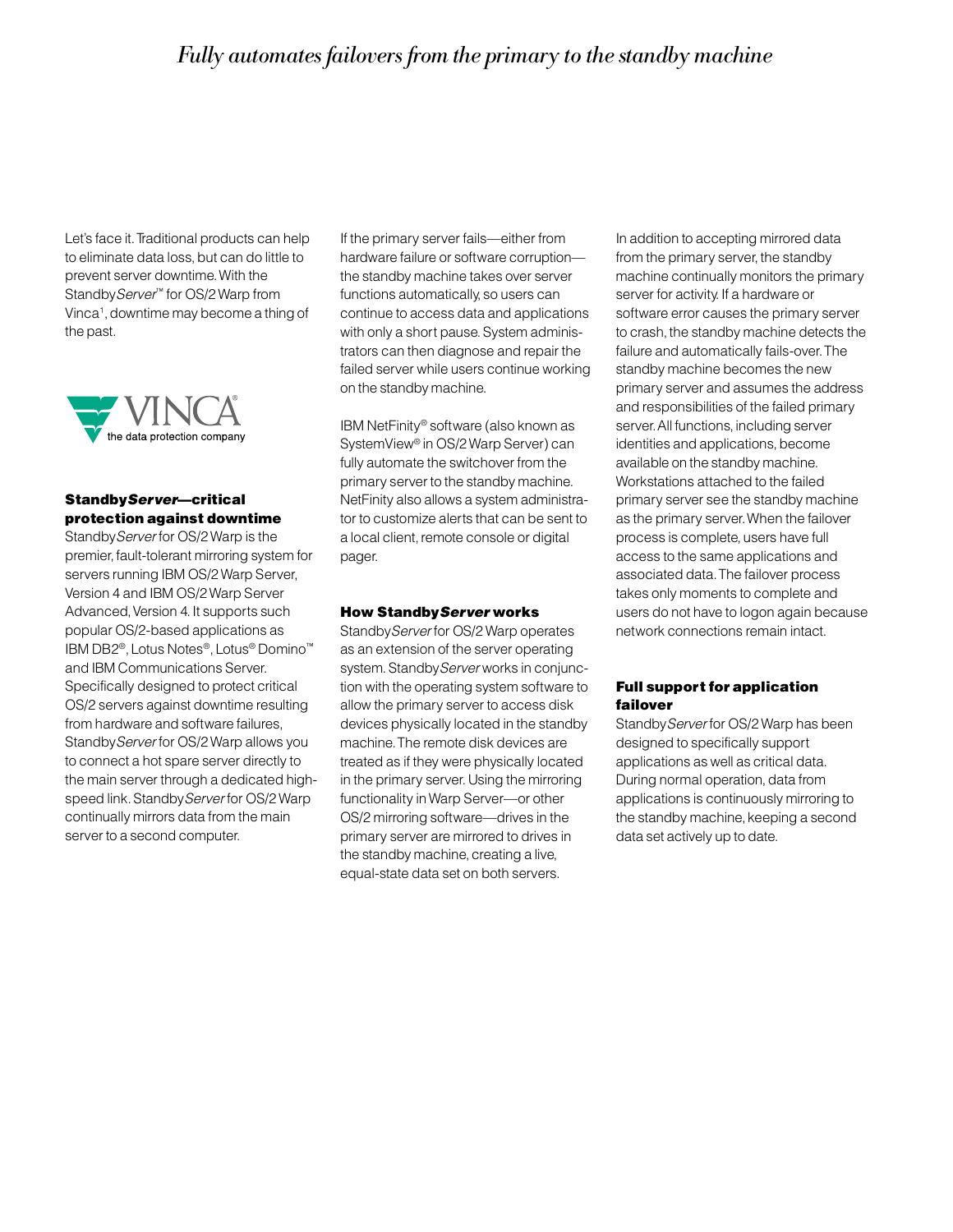## *Helps provide server protection for hardware components, operating systems and applications*

StandbyServer for OS/2 Warp functions at three key levels within the primary server. These include:

#### Data mirroring

Using the mirroring process, Standby Server for OS/2 Warp helps ensure that the latest data changes written to the primary server are available on the standby machine. When the primary server fails, the standby machine has an accurate, equal-state data set available to network users.

Identity protection of primary server Many server applications are dependent upon a NetBIOS name or specific IP address to function correctly. StandbyServer for OS/2 Warp provides the capability to transfer these critical server identities from the failed primary server to the standby machine during the failover process. As a result, server applications dependent on specific server identities will function after a failover.

Application status monitoring Utilizing features of Netfinity software and SystemView, Standby Server for OS/2 Warp takes corrective actions when the application itself fails. By constantly monitoring the application processes (with pinging) Standby Server detects application failures and executes predefined corrective actions as necessary.

#### Netfinity and SystemView integration

You can use Netfinity software to add additional management and notification capabilities to Standby Server for OS/2 Warp; you can also use Netfinity software to remotely manage a Standby Server configuration. Standby Server for OS/2 Warp is designed to work specifically with Netfinity software and SystemView to provide:

- Custom alerts
- Service monitoring
- Failover notification

#### Hardware independence

StandbyServer for OS/2 Warp supports a wide variety of Intel®-based processor and storage configurations, including:

- Pentium®
- Redundant arrays of independent disks (RAID)
- 486
- Small computer system interface (SCSI)
- Symmetric multiprocessing (SMP)
- Fiber Channel/serial storage architecture (SSA)

The primary and backup servers do not have to be identical, which creates tremendous flexibility for pairing servers.

#### Customizable configurations

StandbyServer for OS/2 Warp can be customized to meet specific software requirements and configurations. Through the use of customizable command files, Standby Server for OS/2 Warp protects services critical to unique configurations. Custom command files are run during the failover process, allowing services to stop and restart in proper sequence, helping ensure successful switchover of the entire failed server environment.

#### For more information

For general information about Standby Server for OS/2 Warp<sup>2</sup>, visit:

www.vinca.com

For technical support databases, documentation and resources<sup>2</sup>, visit:

www.kb.vinca.com